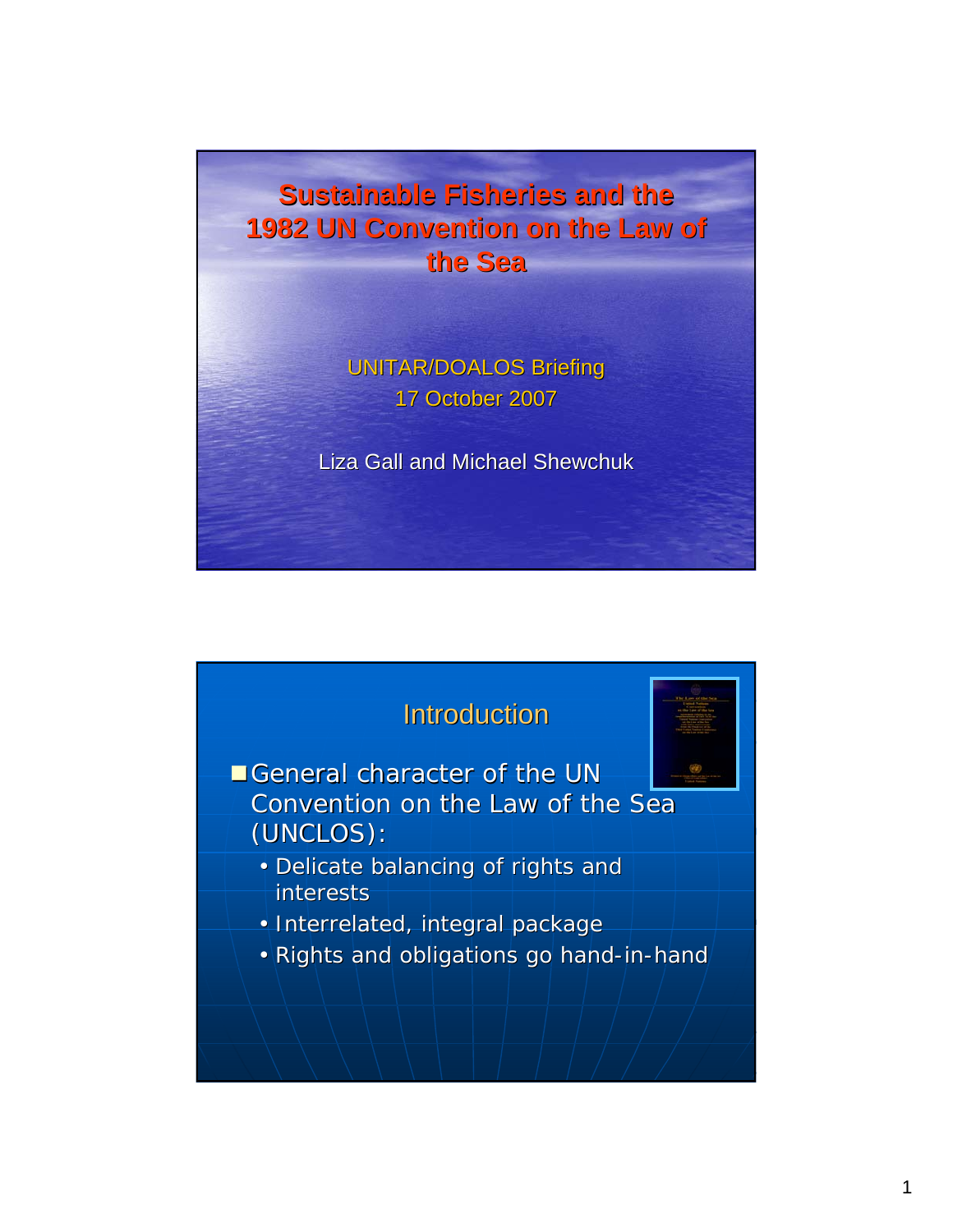## Sustainable fisheries  $-$  the EEZ

- Legal framework provided in Part V of UNCLOS
- $\blacksquare$  Sovereign rights of coastal States
- Right of other States to access any surplus
- $\blacksquare$  Obligation of coastal States to conserve and manage living marine resources
	- Based on the best scientific evidence available
	- Determination of the allowable catch
	- Optimum utilization



- **Legal framework provided in Part** VII, Section 2 of UNCLOS
- **Qualified freedom of fishing on the** high seas
- Obligation on States to cooperate in Obligation on States to cooperate in the conservation and management of living resources of the high seas
- Obligation on States to conserve living resources on the high seas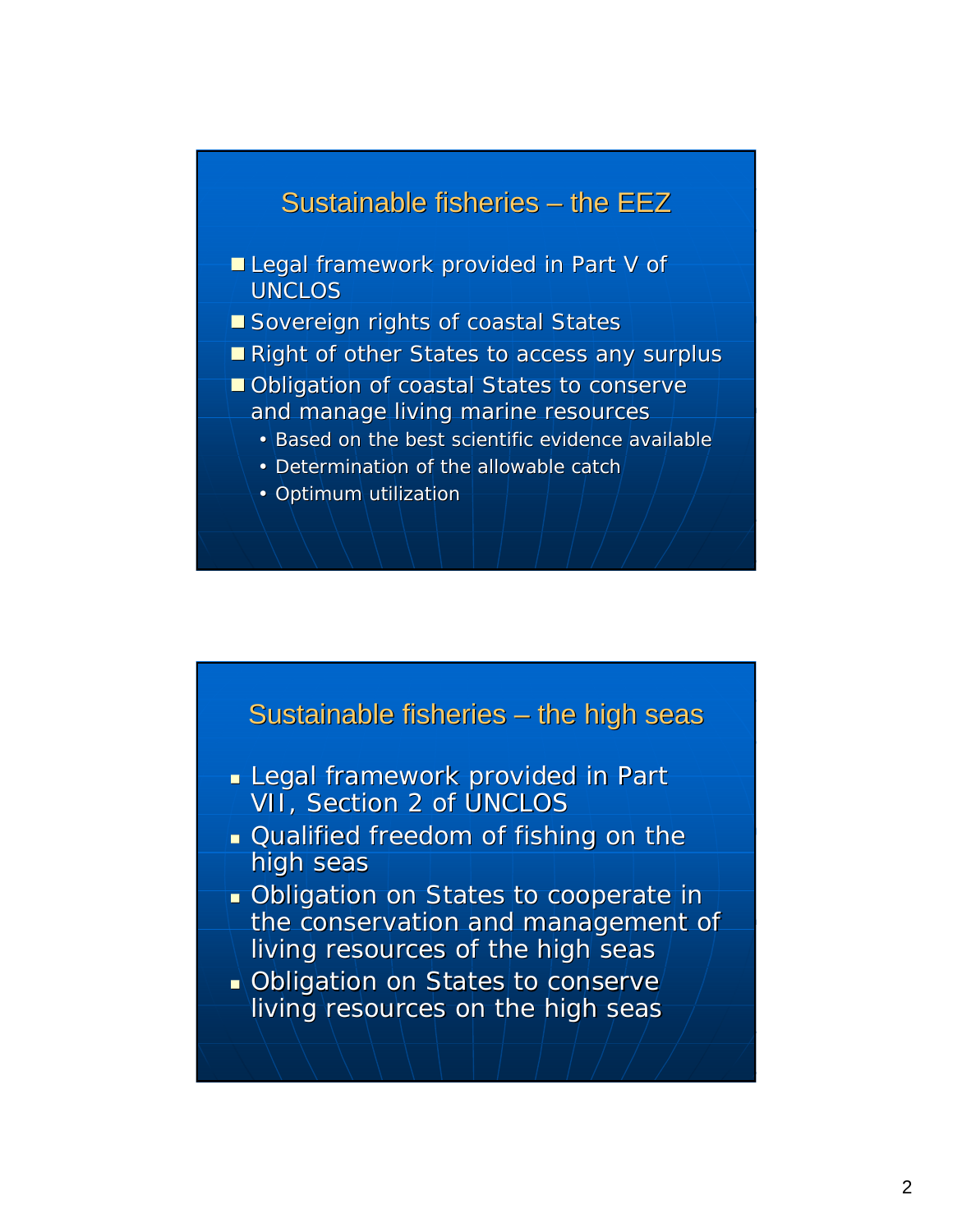#### Chapter 17 of Agenda 21 of the 1992 United Nations Conference on Environment and Development Conference on Environment and Development (UNCED)

- Lack of sufficient cooperation between States;
- Inadequate management of high seas fisheries;
- Over-capitalization in the fishing industry, excessive fleet size;
- Overexploitation of the resources, problems of unregulated fishing;
- $\blacksquare$  Vessel reflagging to escape controls;
- **Insufficiently selective fishing gear; and**
- $\blacksquare$  Unreliable databases.

## The 1995 UN Fish Stocks Agreement

**Provides a detailed regime for the** conservation and management of straddling fish stocks and highly migratory fish stocks on the high seas areas through implementation, development and elaboration of provisions in UNCLOS (articles 63, para.2 and 64, and Part VII, Section 2).

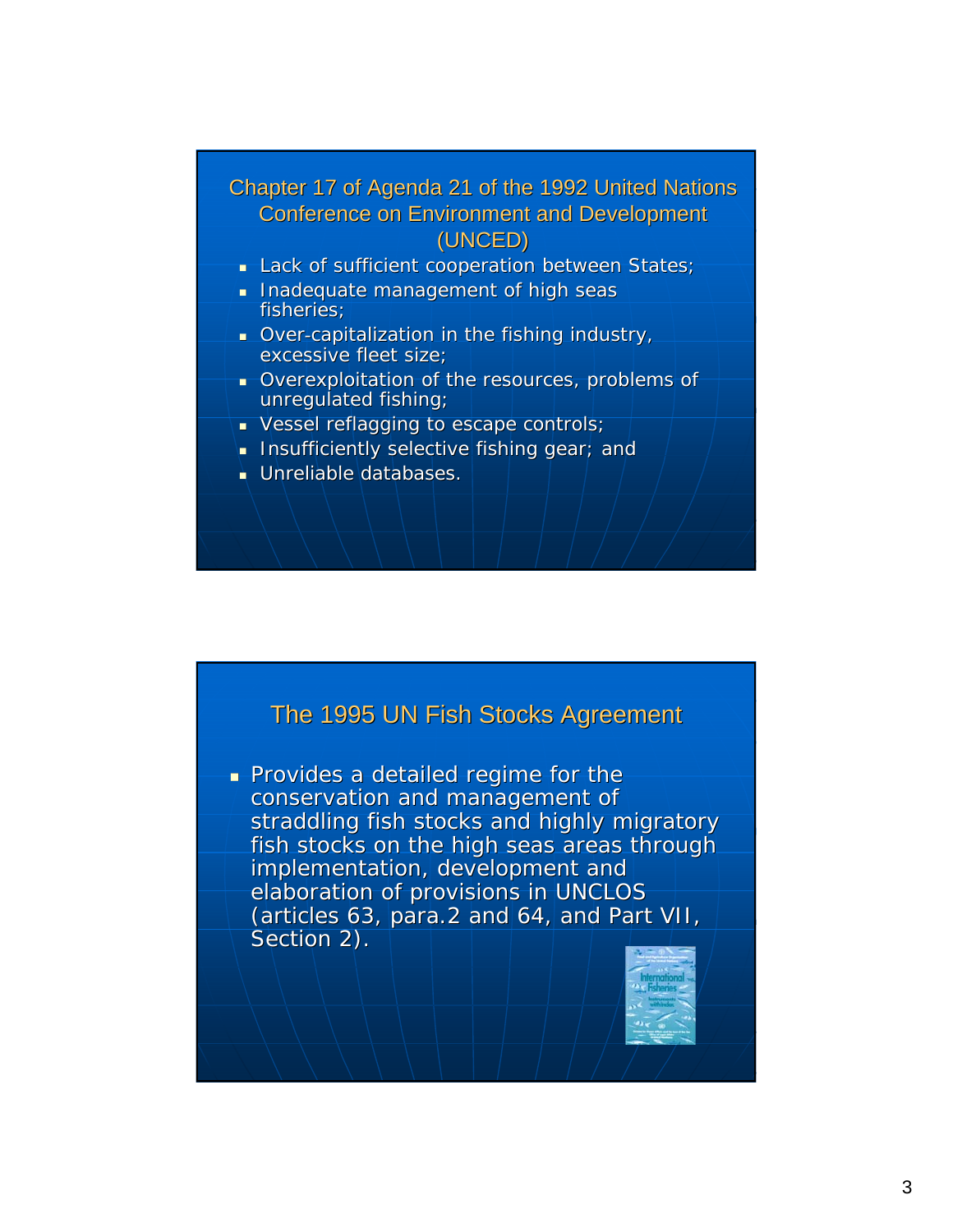## **Basic Provisions of the UN Fish Stocks Agreement**

- Article 5 conservation and management principles:
	- Duty to cooperate
	- Promote the objective of optimum utilization
	- Measures based on the best scientific evidence available
	- Precautionary and ecosystem approaches
	- Protection of marine biodiversity
- Compatibility of measures (article  $7$ )
- $\blacksquare$  Strengthening of RFMOs
- Cooperative enforcement schemes
- Special requirements of developing States

### Other international instruments providing for Other international instruments providing for sustainable fisheries

- **1993 FAO Compliance Agreement**
- 1995 FAO Code of Conduct for 1995 FAO Code of Conduct for Responsible Fisheries
- FAO International Plans of Action: FAO International Plans of Action:
	- Management of Fishing Capacity
	- IUU Fishing
- Reykjavik Declaration on Responsible Fisheries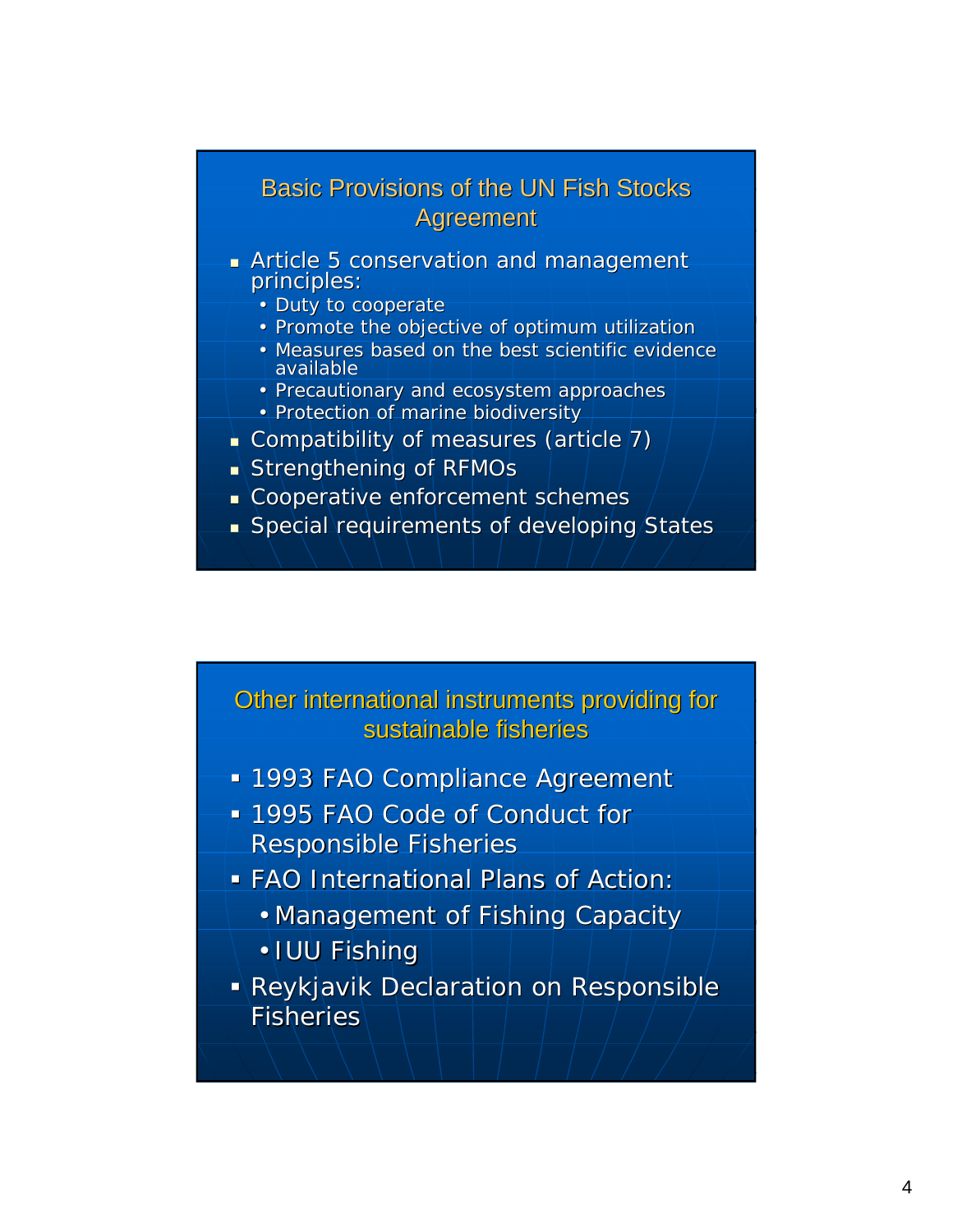## Actions of the General Assembly to provide for sustainable fisheries

- Resolution 46/215 on a global moratorium on large-scale pelagic drift-net fishing
- Resolution 49/116 on unauthorized fishing in<br>uthorize of national jurisdiction and its impact on<br>the living marine resources
- Resolution 49/118 on fisheries by-catch and discards and their impact on the sustainable use of living marine resources
- Resolution 50/25 which consolidated all fisheries **issues**
- General Assembly annual resolutions
- Informal Consultations of States Parties to the UN Fish Stocks Agreement



- **Bottom fisheries**
- **Flag State control and illegal,**
- unreported and unregulated (IUU) fishing
- **Port State measures**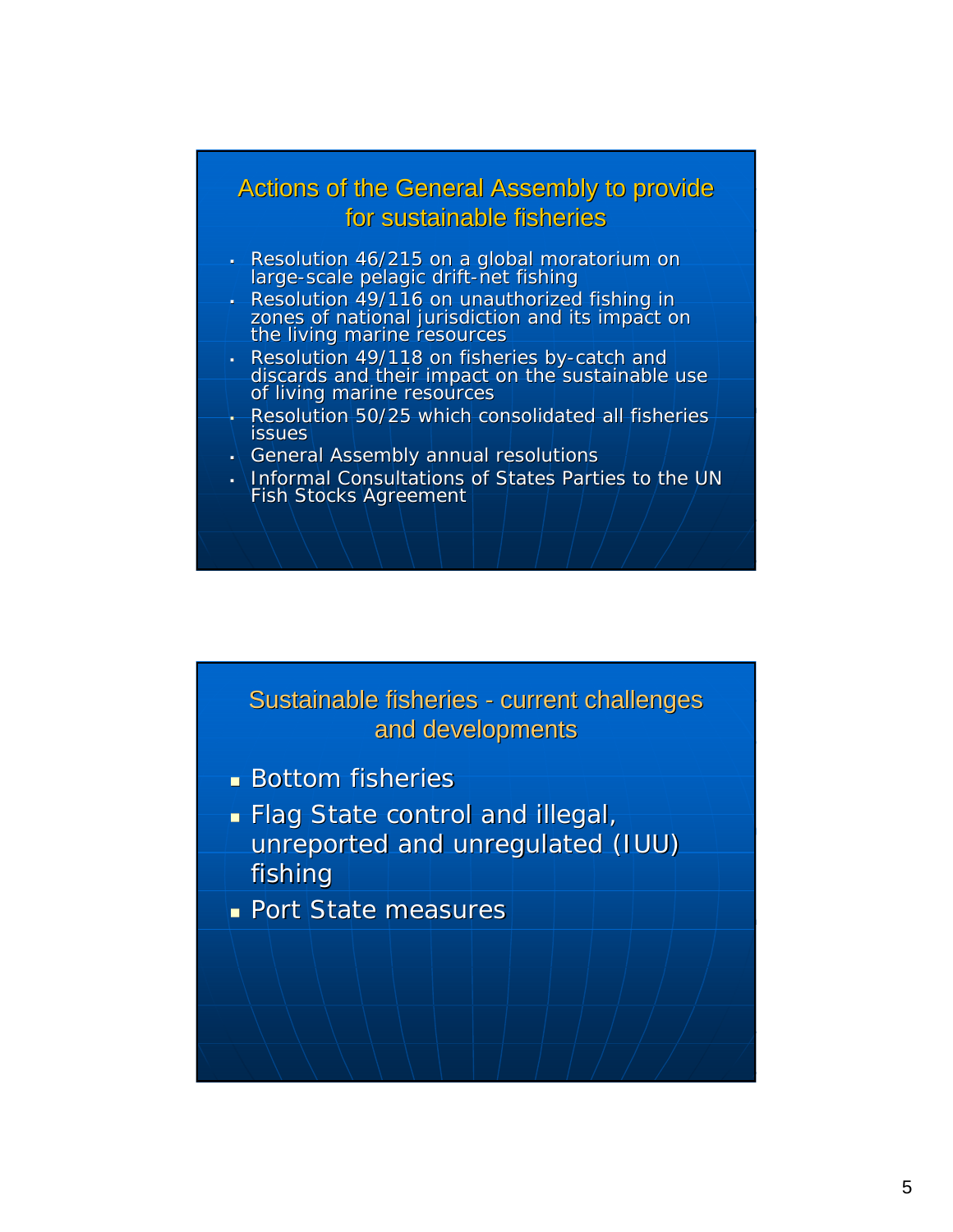## **Bottom fisheries**

- Concerns regarding the impacts of fishing on vulnerable marine ecosystems ecosystems
- GA resolution 59/25
- GA resolution 61/105
- Developments since the adoption of resolution 61/105
	- Interim measures adopted
	- Measures adopted by RFMOs
	- Development of technical guidelines by FAO

Flag State control and illegal, unreported & unregulated (IUU) fishing

Recent developments:

- **Cooperation between RFMOs** regarding vessel lists
- **Possible assessment of flag State** performance
- **Further collaboration between FAO** and  $IMO - 2<sup>nd</sup>$  Session of the Joint Ad Hoc Working Group on IUU fishing and related matters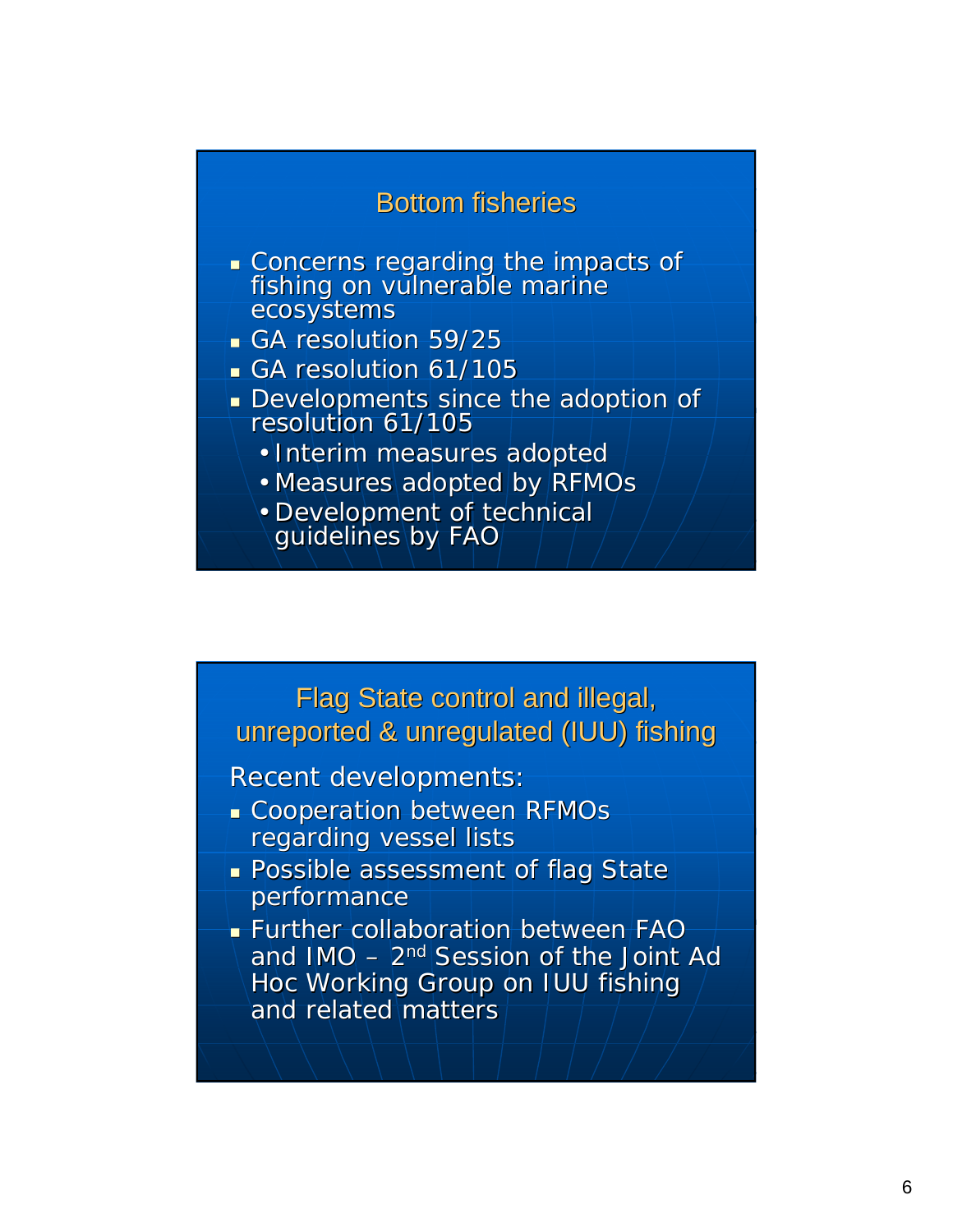## **Port State measures**

- **Measures adopted by RFMOs**
- FAO process to develop a global FAO process to develop a global legally binding instrument on port **State measures** 
	- Expert consultations held in September 2007. Technical consultations to be held 2007. Technical consultations to be held in June 2008.
	- Aim is to present draft instrument to COFI in 2009